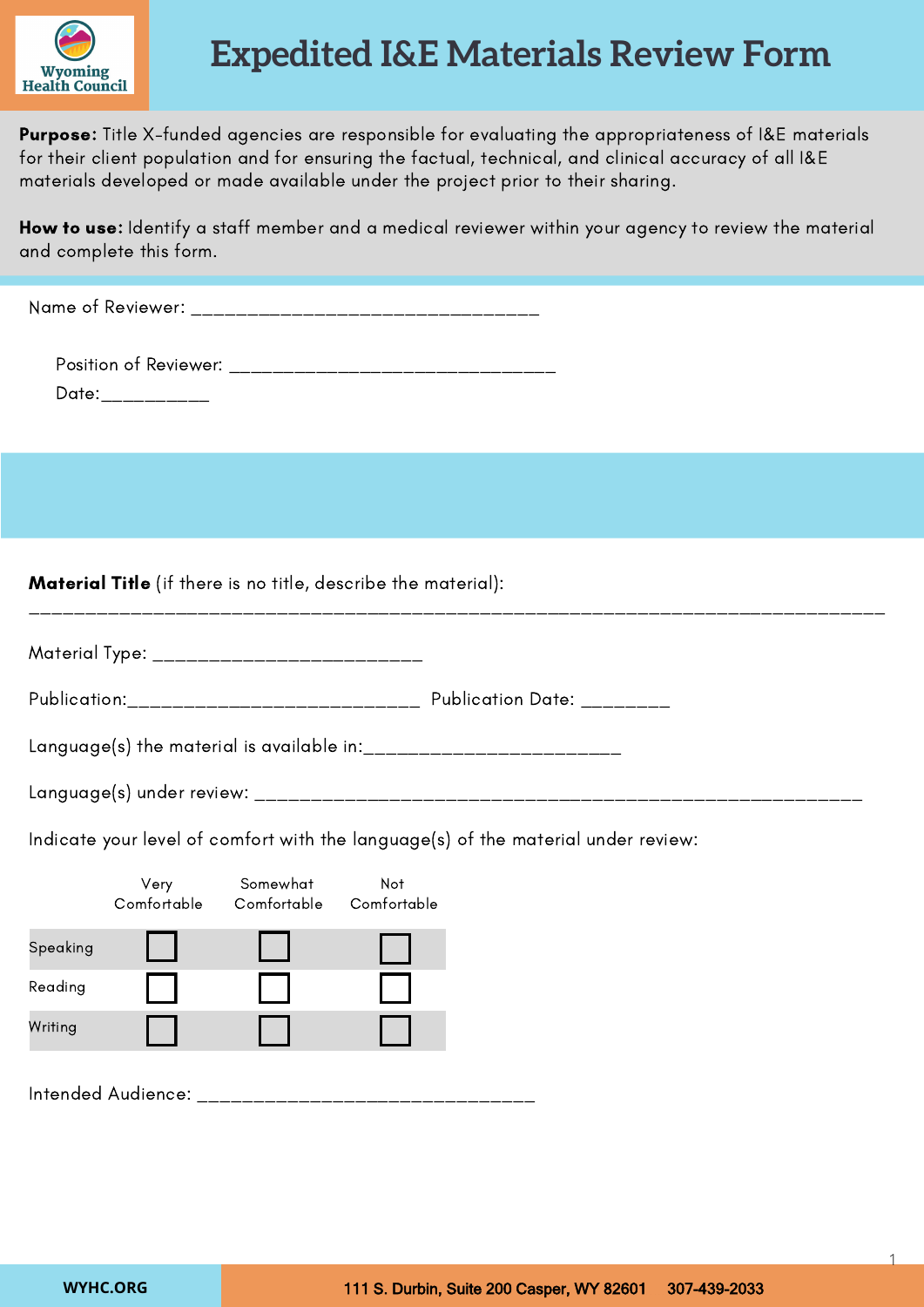

1.) This material is for (check all that apply):

| $\Box$ Males        | $\Box$ Young adults (18-25)  |
|---------------------|------------------------------|
| $\Box$ Females      | $\Box$ Adults (26 and older) |
| $\prod$ LGBTQIA+    | Other:                       |
| Adolescents (13-18) |                              |

2.) What grade level is the material written for? \_\_\_\_\_\_\_\_\_\_\_\_\_\_\_\_\_\_\_\_\_\_\_\_\_\_\_\_\_\_ Describe how you arrived at the reading lever (Fry Graph, SMOG, Flesch Kincaid, etc.): \_\_\_\_\_\_\_\_\_\_\_

|                                                                                                                         | Yes | No | N/A |
|-------------------------------------------------------------------------------------------------------------------------|-----|----|-----|
| 3.) Is the message of the material clear?                                                                               |     |    |     |
| 4.) Does it use common, everyday words?                                                                                 |     |    |     |
| 5.) Is the content accurate?                                                                                            |     |    |     |
| 6.) Does the material use the active voice? For example, does it<br>say, "We will ask" rather than, "You will be asked" |     |    |     |
| 7.) Does the material use font types and sizes that are easy to read?                                                   |     |    |     |
| 8.) Does it incorporate white space and margins to break up the text?                                                   |     |    |     |
| 9.) If there are illustrations or pictures, are they appropriate?                                                       |     |    |     |
| 10.) If there are illustrations or pictures, are visually appealing?                                                    |     |    |     |
| 11.) Is the material respectful of the clients' cultures and values?                                                    |     |    |     |
| 12.) Do you recommend that we share this material with our clients?                                                     |     |    |     |
| Comments or suggestions:                                                                                                |     |    |     |